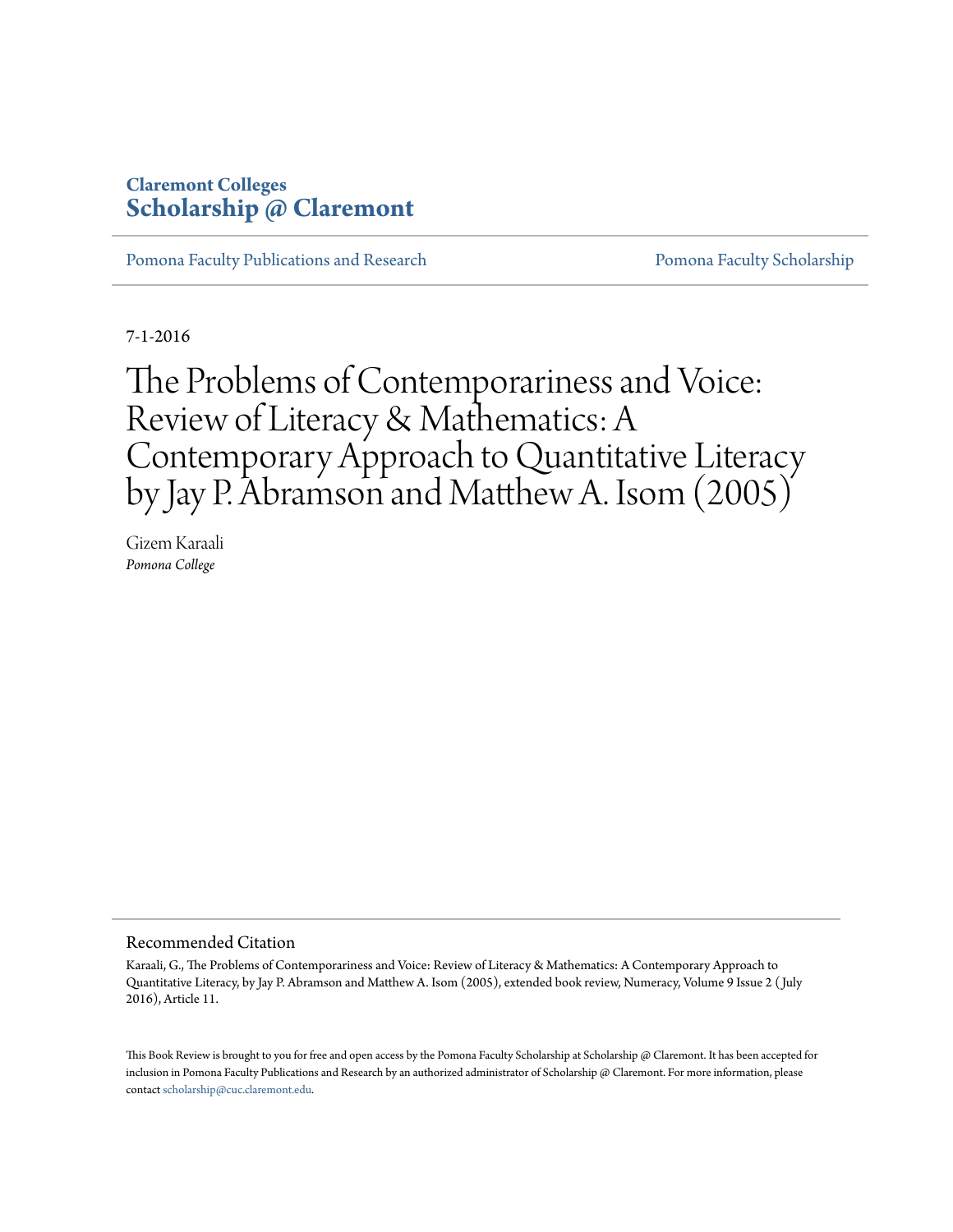The Problems of Contemporariness and Voice: Review of *Literacy & Mathematics: A Contemporary Approach to Quantitative Literacy* by Jay P. Abramson and Matthew A. Isom (2005)

#### **Abstract**

Jay P. Abramson and Matthew A. Isom. *Literacy & Mathematics: A Contemporary Approach to Quantitative Literacy*. (Dubuque IA: Kendell Hunt Publishing Co., 2005). 297 pp. ISBN 0-7575-2165-7.

The book under review covers the traditional content of a typical mathematical literacy text. After a brief overview of the book contents, the review then focuses on two specific challenges that QL textbooks have to meet: the timeliness of the contexts used and the subjective author voice that inevitably colors any contextualized discussion. Both issues noticeably arise in the text reviewed. Nonetheless instructors may find it a helpful resource.

#### **Keywords**

quantitative literacy, mathematical literacy

#### **Creative Commons License**  $\circledcirc$

This work is licensed under a [Creative Commons Attribution-Noncommercial 4.0 License](http://creativecommons.org/licenses/by-nc/4.0/legalcode)

#### **Cover Page Footnote**

Gizem Karaali is associate professor of mathematics at Pomona College. Her scholarly interests include representation theory, algebraic combinatorics, humanistic mathematics, pedagogy, and quantitative literacy. Karaali is a founding editor of the *Journal of Humanistic Mathematics* and associate editor of the *Mathematical Intelligencer*. She is actively involved with the SIGMAA-QL and has served on its executive committee for several years. She is an associate editor of *Numeracy*.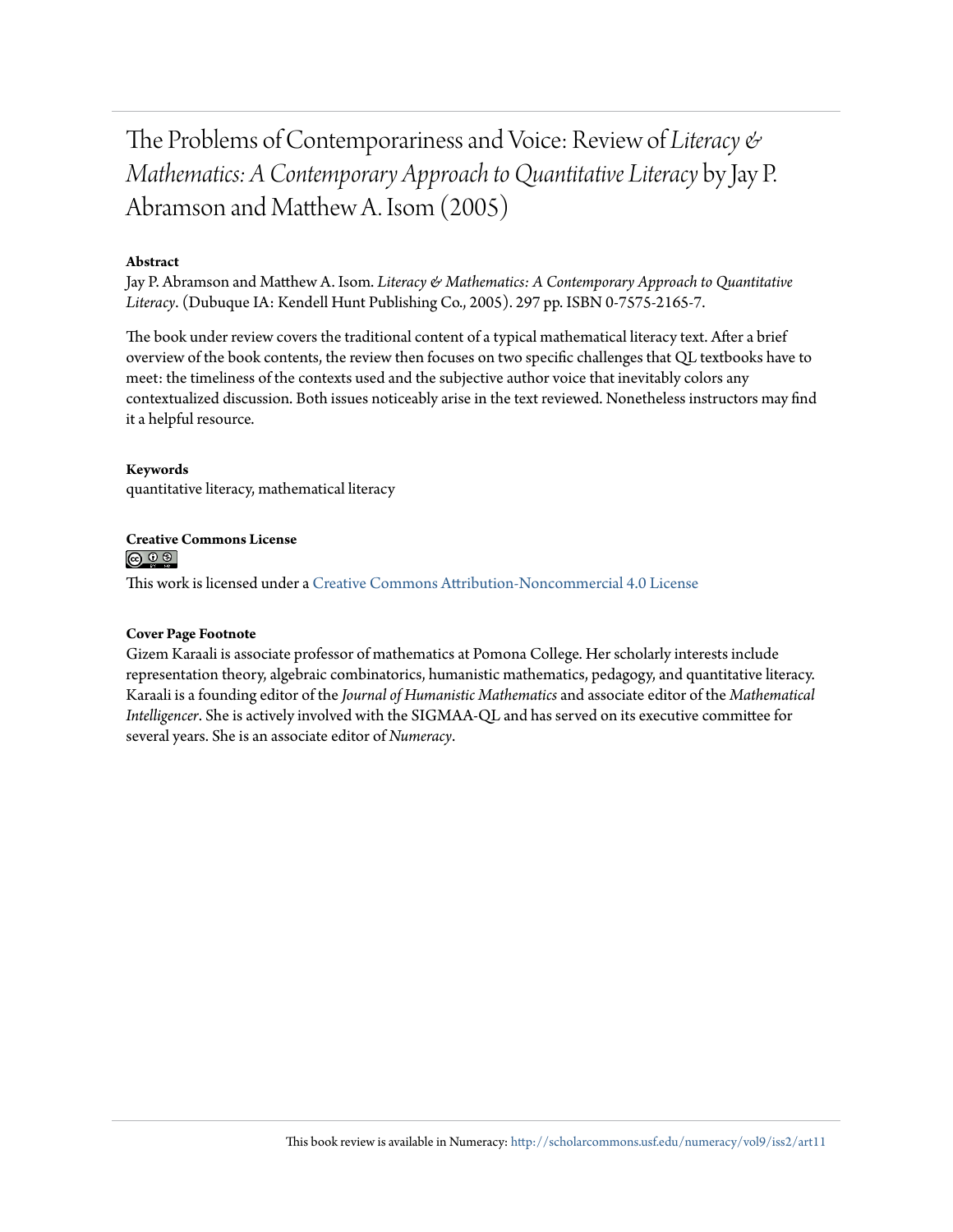When I was asked to review *Literacy & Mathematics: A Contemporary Approach to Quantitative Literacy* by Jay P. Abramson and Matthew A. Isom for *Numeracy*, I was delighted. I have been studying quantitative literacy (QL) textbooks for a while, hoping to help further the critical study of the conceptual content of QL. In a recent paper (Karaali et al. 2016), my coauthors and I have explored the question via a study of several related terms in the literature and policy statements. Textbooks offer us another opportunity to understand more clearly the curricular domain and boundaries of QL.

## **Content of the Book**

To this end, let us first begin with an outline of the curricular content of the text. In terms of content, the text is not revolutionary. We begin with Number Sense in Chapter 1, where the student is immediately immersed into the world of very large and very small numbers. Next comes Chapter 2 on Probability. Here students learn about fundamental concepts such as independence, conditional probability, Bayes theorem and expected values. This content then rather smoothly transitions into Statistics in Chapter 3, where the concepts of causation, correlation, measures of central tendency, and standard deviation are introduced. Chapter 4, titled Rates of Change, basically explores linear and exponential models. In Chapter 5 we move into Finance and explore interest rates, annuities, and mortgage payments. Chapter 6 is on Geometry, and starts with page after page of basic terms and their definitions that should mostly be a review of K-12 geometry, sprinkled with some fun examples on the Empire State Building and the Eiffel Tower. This chapter is also where we are taught how to calculate pool capacity, by drawing the shape of the pool on a rectangular grid and approximating it via the number of grid squares involved. A short review of trigonometry and right triangles is also included. The text ends with a seventh chapter, on Logic, where students are exposed to the difference between inductive and deductive logic, as well as some basic ideas of symbolic logic, quantifiers, connectives, truth tables and so on. A two-page section on logical fallacies finishes the contents of the book, except for a friendly and yet high-minded epilogue of one page.

# **QL vs. Mathematical Literacy**

In Karaali et al. (2016), my coauthors and I observed that most of the definitions for mathematical literacy that we reviewed incorporated geometry and logic, as both are fundamental to mathematics as a discipline. However, more often than not, neither geometry nor logic seemed to fit within the context of QL, given the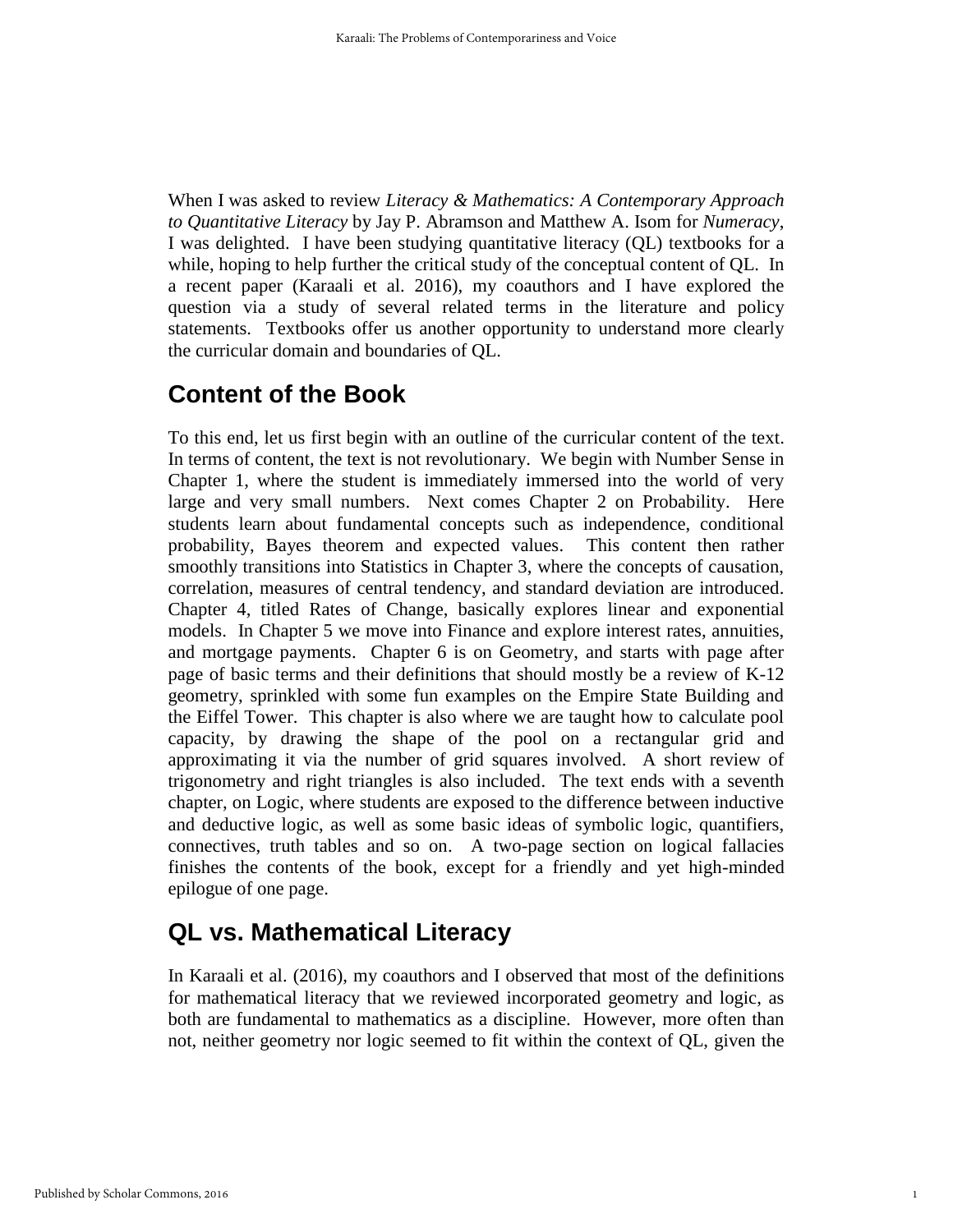various definitions of QL we were working with. Therefore we argued there that geometry and logic could be viewed as features distinguishing QL from mathematical literacy. Here in this QL text they are both included. Is this an anomaly or a disproof of our earlier argument?

I believe that neither is the case. The authors of this text seem to intentionally use the two terms (mathematical literacy and quantitative literacy) interchangeably; as they write in the Preface: "The sole goal of this book is for the student to develop the mathematical tools to be **mathematically literate in our numerate world**" [boldface in the original]. Together with this, the title of the book indicates that Abramson and Isom see quantitative literacy as the "application of basic mathematics to more fully understand the world around us." Thus, the boundaries between QL and mathematical literacy get blurred, and of course logic and geometry must make their appearances because they are part of our mathematical toolbox to understand our world.

### **Contemporary? Not So Much**

Ample examples pepper the text. This feature is very helpful to the reader, as the concepts come to life through the concrete examples. However, it connects directly to the first problem I see with this book. Published in 2006, the book in its examples shows its age.

Today's college students do not recall the 2000 election. They may or may not have heard of Hurricane Katrina. The percentage of people who approve of the death penalty has changed from their quoted 2003 number (69%) to 61% in October  $2015<sup>1</sup>$  Surely the age of the universe has only grown insignificantly in the last decade, and the distance between the Earth and the moon does not need to be updated. However, most of the statistics used in the text need updates, and I doubt that students can be expected to do that on their own. I believe that the contemporariness of the examples is crucial to making this kind of text work.

One thing that separates QL from mathematics is its immediacy, the direct and urgent relevance of now. In comparison, mathematics is timeless in this sense. Though created in historical, social, and cultural contexts and taught in today's classrooms, mathematics remains mostly independent of what happened yesterday in the stock market, on reality TV, or at the Democratic convention.<sup>2</sup> QL, on the other hand, cannot remain detached. QL has to dip into the news of the day; QL has to get involved with what is vitally important today.

 $\overline{\phantom{a}}$ 

<sup>1</sup> <http://www.gallup.com/poll/1606/death-penalty.aspx>

<sup>2</sup> One might wish to distinguish between what might be called *mathematics-as-text* and *mathematics-as-practice*. We will not need the distinction here but plan to explore it in relation to quantitative literacy elsewhere.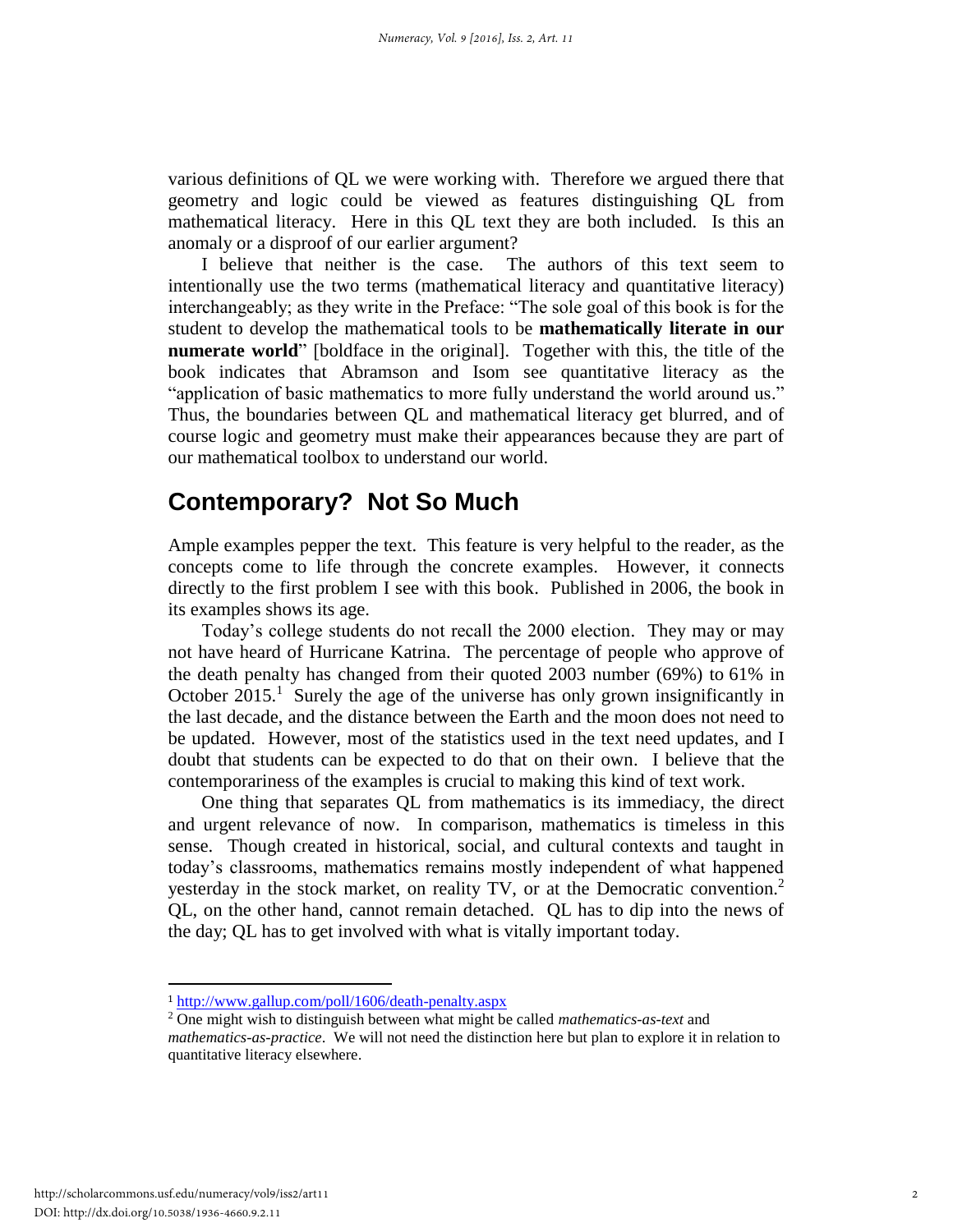This reality poses some challenges to writing a QL textbook or developing a complete QL curriculum. Authors could choose to replicate the timeless nature of mathematics texts. They could develop the mathematical content within context, knowing (and possibly openly acknowledging) that the specifics of the context will be outdated soon after publishing, and yet the ideas and tools developed will remain the same. Then the instructor could systematically supplement the examples and the concrete contexts with contemporary materials. To an extent, I think the Mathematical Association of America's book by Bolker and Mast (2016) fits into this approach. The text under review here, too, could fit into this genre, if the adopting instructor is willing to update the outdated statistics in the text. Come to think of it, if instructors teach their students how to do this updating themselves, and encourage them to do so in other contexts too, then a course taught through this text could be a success.

The above option clearly imposes additional work on the part of the instructor. However, experienced instructors in most disciplines tend to update their teaching on a regular basis. The QL instructor would be doing more of that, more regularly.

Alternatively, the text could itself be in flux. An online compendium of essays, contexts, examples, worked-out exercises, and other instructor and student resources could conceivably be created by a conglomerate of instructors who are interested in and capable of sharing, archiving, and regularly updating such a collection. This solution would in fact be ideal, as individual instructors would be free to adopt and adapt whatever they find useful or relevant to their specific institutional context.

Finally, another question I'd like to pose here is an essential one: Just why do we want to have QL texts? Is QL a stand-alone discipline that demands its own courses, instructors, and textbooks? Or should QL emphasize pedagogical methodologies and eventual outcomes that approach it from a multitude of disciplines? There is no doubt that QL is a vital learning outcome. On the other hand, whether QL should be taught through a stand-alone course or not is perhaps less clear. Some believe and some doubt that the mathematics classroom is a very good context for QL education; in that discussion, I side with the believers. But I also believe that classrooms in astronomy, ecology, economics, geology, psychology, and sociology, among many others, make great contexts for QL as well. In the same way that college students are expected to read and write effectively not only in their English courses but also across a wide spectrum of disciplines, QL education must be a team effort. Of course, many institutions are indeed implementing this very idea and spreading the QL burden/wealth across disciplines. But then why should there be QL textbooks at all?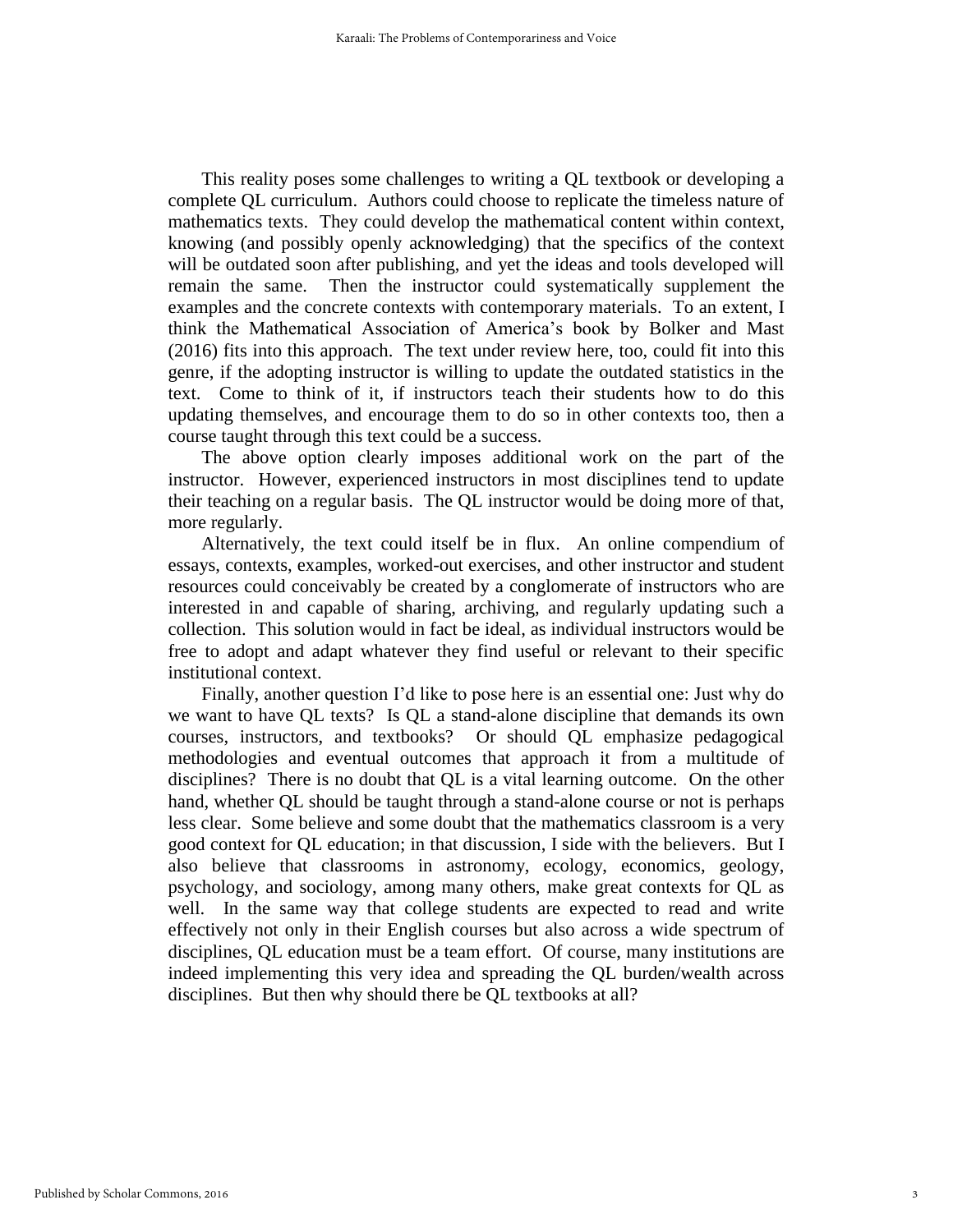### **Authorial Voice and Audience**

My second concern about the text also involves style. The authors are not reluctant to express their views. As a proponent of the subjective author voice, I rejoiced when I first observed this feature. However as I read further into the text, I became progressively uneasy. Some of the topics the authors discuss are quite sensitive; let me offer you abortion rights, climate change, and immigration as three of them. The authors bulldoze their way into many of the moral and ethical debates of our time and are unafraid to let their opinion come through. With no doubt, I will comfortably bet that any careful reader will be able to find some authorial perspective in this book to be offended by.

Now that is nothing to be upset about, one can say. The opinionated voices of the authors, together with a hint of disdain for the numerately inferior, are not unique in the genre of books written to popularize the notion of numeracy; one can offer John Allen Paulos' *Innumeracy* (Paulos 1988) as a successful example. However, Paulos writes for the general reader. His readers decided to buy his book to get themselves shamed into numeracy or to enjoy bashing the less fortunate. Do we really want to approach our students this way, too?<sup>3</sup>

Currently writing an opinionated piece myself, I know well several reasons why authors may choose to do so. However, when our audience consists of students, in particular students who typically come into a QL course with some trepidation, do we want to come across as opinionated know-it-alls? Now I do not mean to imply that Abramson and Isom are opinionated know-it-alls; I do not know them, and reading their text for the past few weeks, I think I would probably enjoy chatting with them if we happened to meet in a professional venue. Furthermore, the introductory voice of the authors in the Preface is personable and welcoming, as it urges the reader to "read with a sense of intrigue and a splash of indignation." I only worry that the tone in the rest of the text might inspire, for the typical student, more of the latter than the former.

The above is directly related to another natural challenge for the QL author. A QL text, assuming it needs to exist, should present a diverse selection of statistics, which are often open to interpretation. A QL text should be immersed in the today and now, and all the controversies that inhabit our time. How then is

l

 $3$  Even for a general audience, the friendly guide-on-the-side tone might work well. Joe Mazur in his last book, Mazur (2016), takes this approach and, I believe, succeeds in reaching his audience without offending anyone. Bennett (2013), an older favorite of mine, also achieves the same. However, *Innumeracy* is undeniably an excellent book, not the least because Paulos skillfully inserts into his writing some humor and a hint of sorrowful compassion. His audience reads him as a mathematician disappointed in seeing that we have not been able to reach our audience. I think that this mostly if not completely erases the possibly negative implications of the detectable disdain in his prose (cf. Grawe 2015).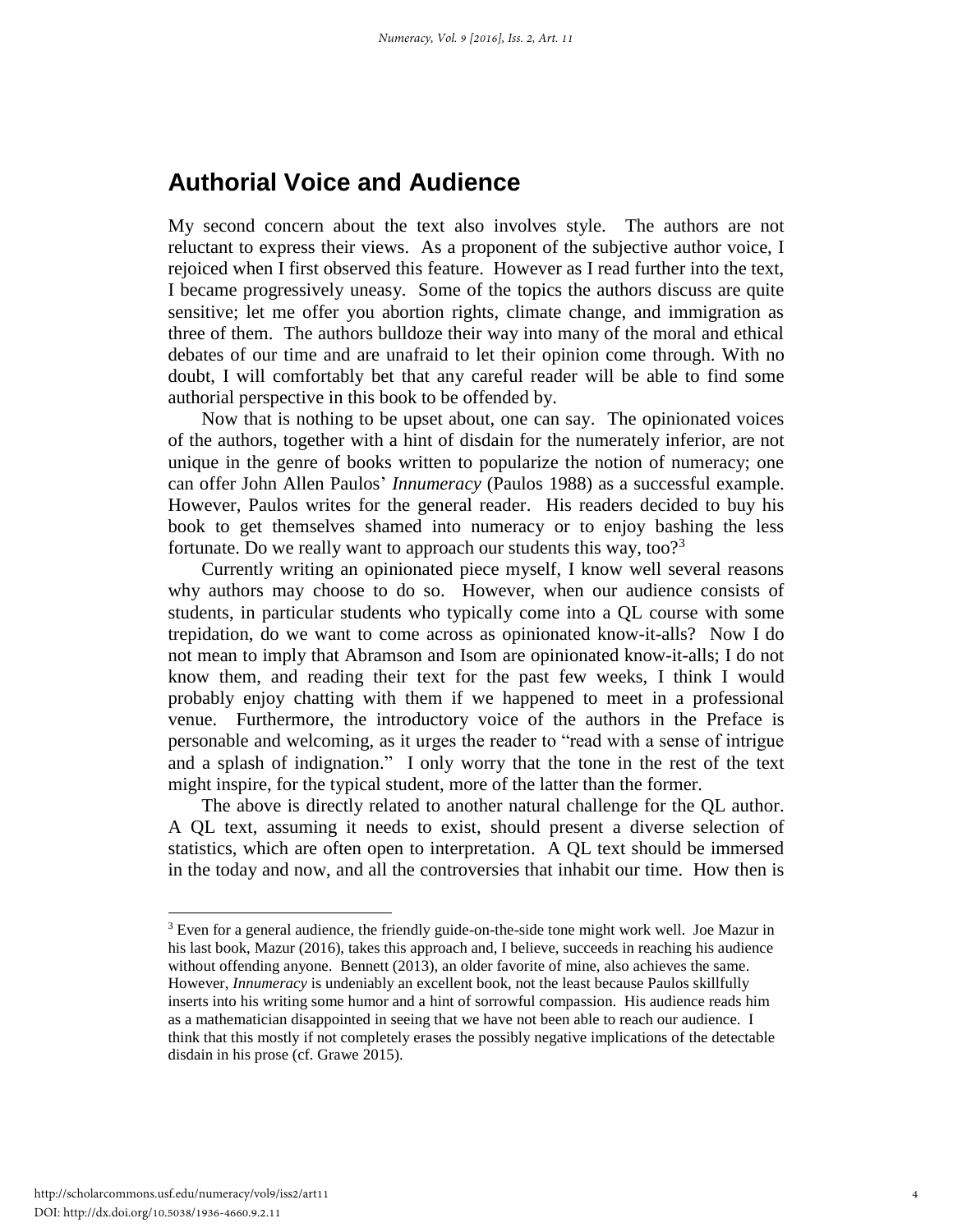the author to remain objective or at least sensitive to the repercussions of subjectivity? This is clearly tough, and I do not have answers; thankfully I am not writing a QL book.

### **Some Minor Points**

Above, I have raised two significant issues with Abramson and Isom's book *Literacy & Mathematics: A Contemporary Approach to Quantitative Literacy*. I could also go into some nitpicking. For instance, I would venture to guess that the copyeditors must have been on vacation. Indeed it is quite easy to locate several typos; surely the authors meant to say "pedal" as opposed to "peddle" on page 78, and "prospective" as opposed to "perspective" on page 145, for instance.

More substantively, there were occasionally numeracy problems. For instance, I was confused by how the incarceration rate for black adult men in 2001 was 4848 per 100,000 on the display on page 72 and became 7226 per 100,000 on page 73. Of course, both are disturbing numbers, but the point that was being made needed the precision, or at least the consistency, of the numbers involved. I also found the presentation of dependent and independent events on page 79 somewhat misleading.

Some mildly feminist musings: One of the contexts introduced early on was "finding a mate" on page 89. The relevant discussion mainly considers how men can "meet women." Then with the inclusion of top ten jobs for women on page 94, the authors continue with a gendered presentation. One can of course state correctly that the authors are "only presenting the facts," but which facts one chooses to present color one's presentation. It is possibly true that college students are interested in finding life partners, but perhaps one should not go as far as simplifying the problem into one about "meeting women." Some readers may chuckle in passing about the male-centric perspective, but others may not be so amused.

A final point I will bicker about here is the figure on page 150 of the normal curve. The lines representing one standard deviation around the mean are not symmetrically drawn, even though the text claims (correctly) that they should be. Students studying the figure more carefully than the text would learn that the cutoff on one side would be higher.

# **All's Well That Ends Well: Final Words**

It seems that I have almost incessantly complained. But all in all, I did enjoy my reading of the book. I liked many of the examples, in particular the one on page 95 about the athlete whose professionalism implies independence of consecutive free throws. I loved the discussion on pages 59–60 of the coincidences about